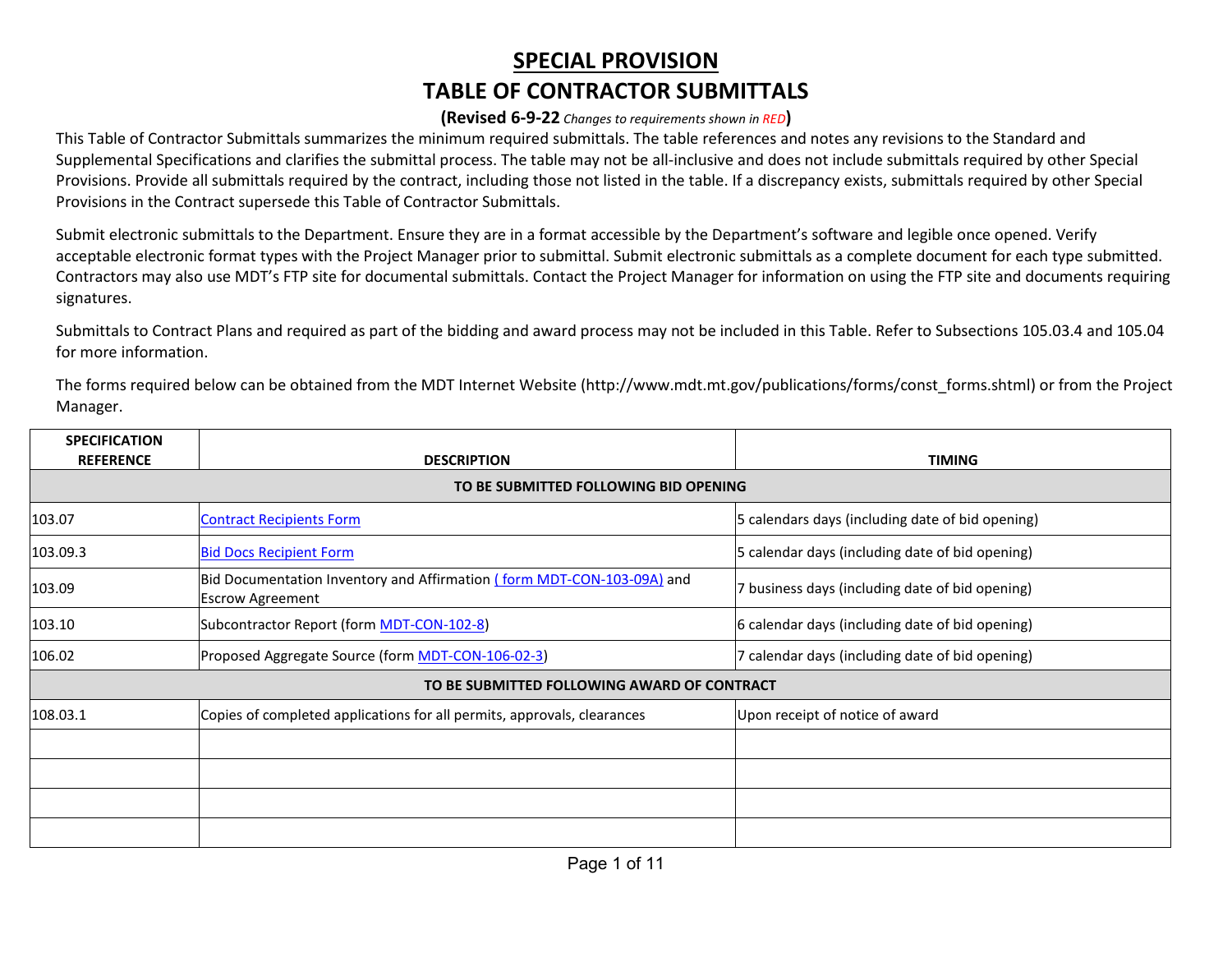| <b>SPECIFICATION</b><br><b>REFERENCE</b>                              | <b>DESCRIPTION</b>                                                                      | <b>TIMING</b>                                     |
|-----------------------------------------------------------------------|-----------------------------------------------------------------------------------------|---------------------------------------------------|
| TO BE SUBMITTED 7 CALENDAR DAYS PRIOR TO THE PRE-CONSTRUCTION MEETING |                                                                                         |                                                   |
| 204.03.1                                                              | <b>Blasting Consultant</b>                                                              |                                                   |
| 603.03.1                                                              | Optional pipe material                                                                  |                                                   |
| 612.03.1(B)                                                           | Pollution controls (Per OSHA & EPA)                                                     |                                                   |
| 618.03.2                                                              | Traffic control plan                                                                    |                                                   |
| 618.03.2(A)                                                           | Documentation for NCHRP 350 or MASH requirements<br>(form MDT-CON-618-02)               | With the traffic control plan                     |
| 618.03.2(A)(9)                                                        | Written narrative                                                                       |                                                   |
| 618.03.4                                                              | Name of person responsible for traffic control                                          | At the pre-con conference                         |
| 618.03.7(B)                                                           | Temporary crossing proposal                                                             | With traffic control plan and written narrative   |
|                                                                       | <b>GENERAL</b>                                                                          |                                                   |
| 104.05.3                                                              | Approval of detour bridge                                                               | 20 business days before starting the work         |
| 104.05.4(B)                                                           | Winter shutdown inspection (form MDT-CON-104-05-4)                                      | 3 calendar days after inspection                  |
| 104.06.2                                                              | Encroachment permit (form MDT-MAI-007)                                                  | See Subsection 105.02                             |
| 104.08                                                                | Value Engineering Proposal                                                              | Specified in proposal                             |
| 105.02                                                                | Working drawings and submittals for required work not included in the contract<br>plans | 20 business days before starting work             |
| 105.08                                                                | Request for staking (form MDT-CON-105-08-1)                                             | 48 hours before staking                           |
| 105.08.2(A)                                                           | Survey plan                                                                             | 14 calendar days prior to survey work             |
| 105.08.2(C)                                                           | Culvert length notes (form MDT-CON-603-03-1)                                            | See Subsection 105.02                             |
| 105.08.2(G)                                                           | Notes of layout, primary controls, and references                                       | 10 business days upon completion of function      |
| 105.08.4                                                              | Original bridge survey notes                                                            | Upon request                                      |
| 105.08.4                                                              | Structure excavation cross section notes                                                | 24 hours before excavation                        |
| 105.08.4                                                              | Corrections due to Contractor errors                                                    | 2 business days before performing corrective work |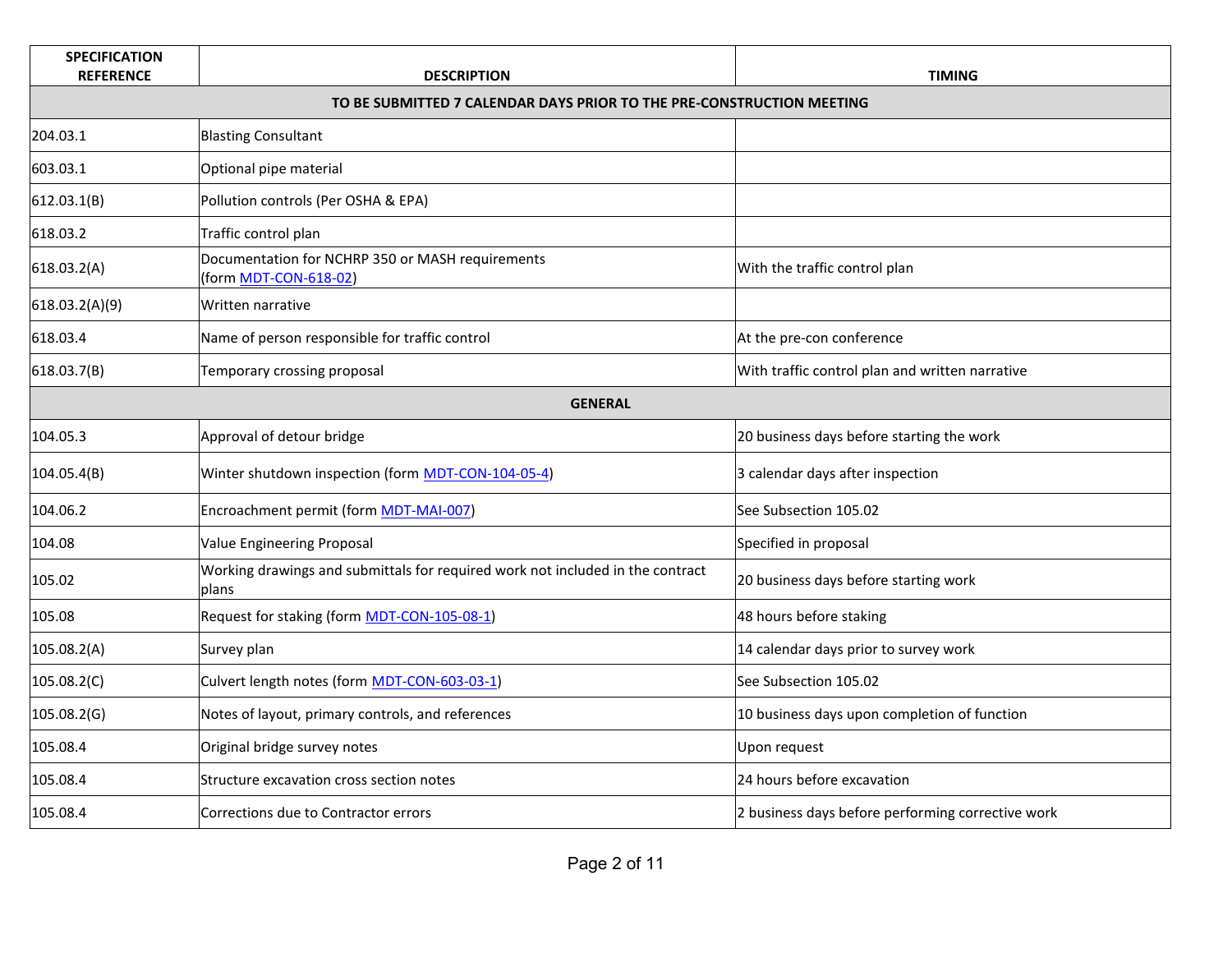| <b>SPECIFICATION</b><br><b>REFERENCE</b> | <b>DESCRIPTION</b>                                                                                | <b>TIMING</b>                                                                                                                                        |
|------------------------------------------|---------------------------------------------------------------------------------------------------|------------------------------------------------------------------------------------------------------------------------------------------------------|
| 105.08.6                                 | Notification of a completed section, to request finish grade check                                | The day a section is completed                                                                                                                       |
| 105.15                                   | Component inspection (form MDT-CON-105-15-1)                                                      | 10 business days from inspection                                                                                                                     |
| 105.16.1                                 | Notice of claim (form MDT-CON-105-16-1A)                                                          | 1 business day as described in Subsection 105.16.1                                                                                                   |
| 105.16.2                                 | Submission of certified claim (form MDT-CON-105-16-2)                                             | 7 calendar days after response from Project Manager                                                                                                  |
|                                          | Final walk-through request (form MDT-CON-105-17-1B)                                               |                                                                                                                                                      |
| 105.17.1                                 | Final walk-through verification request (form MDT-CON-105-17-1D)                                  | See Subsection 105.17.1                                                                                                                              |
| 105.17.2                                 | Contractor's Final Acceptance (form MDT-CON-105-17-2)                                             | See Subsection 105.17.2                                                                                                                              |
| 106.01.1                                 | Source of supply                                                                                  | 20 business days before incorporating                                                                                                                |
| 106.02.2                                 | Contractor/Landowner agreements                                                                   | Before crushing or placing borrow                                                                                                                    |
| 106.02.5(B)                              | Open Cut Mining Permit                                                                            | Before removing regulated material                                                                                                                   |
| 106.06                                   | Documentation required by the <b>QPL</b>                                                          | Prior to incorporating into work                                                                                                                     |
| 106.09                                   | Domestic materials (form 406)                                                                     | Before incorporation into work                                                                                                                       |
| 107.06                                   | Public safety                                                                                     | 2 calendar days before starting that type of work                                                                                                    |
| 107.07(A)                                | Contractor's requirements and acknowledgement for working on RR ROW                               | Before entering or using RR ROW                                                                                                                      |
| 107.08                                   | Bridge formula calculations, drawing of axle spacing, tare weight and overall length<br>of trucks | Before transporting material or equipment                                                                                                            |
| 107.22                                   | Contractor furnished material sites outside of Department R/W                                     | Concurrent with permitting process.                                                                                                                  |
| 108.01.3                                 | Payment information for all subcontractors to Civil Rights<br>(https://app.mdt.mt.gov/spr//)      | Within time frames stated in Special Provision                                                                                                       |
| 108.03.1                                 | Approved permits, reclamation plans, and clearances                                               | Upon receipt of approved permits                                                                                                                     |
|                                          | Request to perform night work                                                                     | 24 hours before starting work                                                                                                                        |
| 108.03.2A                                | Activities schedule chart / written narrative                                                     | 10 calendar days after receipt of notice of award or a minimum of<br>10 calendar days prior to the preconstruction conference,<br>whichever is less. |
| 108.03.2B                                | CPM electronic, printed schedule, and written narrative                                           | 10 calendar days after receipt of notice of award or a minimum of<br>10 calendar days prior to the preconstruction conference,<br>whichever is less. |
| 108.03.2B                                | Electronic schedule monthly update                                                                | One week before the end of prior estimate cycle                                                                                                      |
| 108.07.3                                 | Protest of time assessment                                                                        | 5 business days upon receipt of Time Assessment                                                                                                      |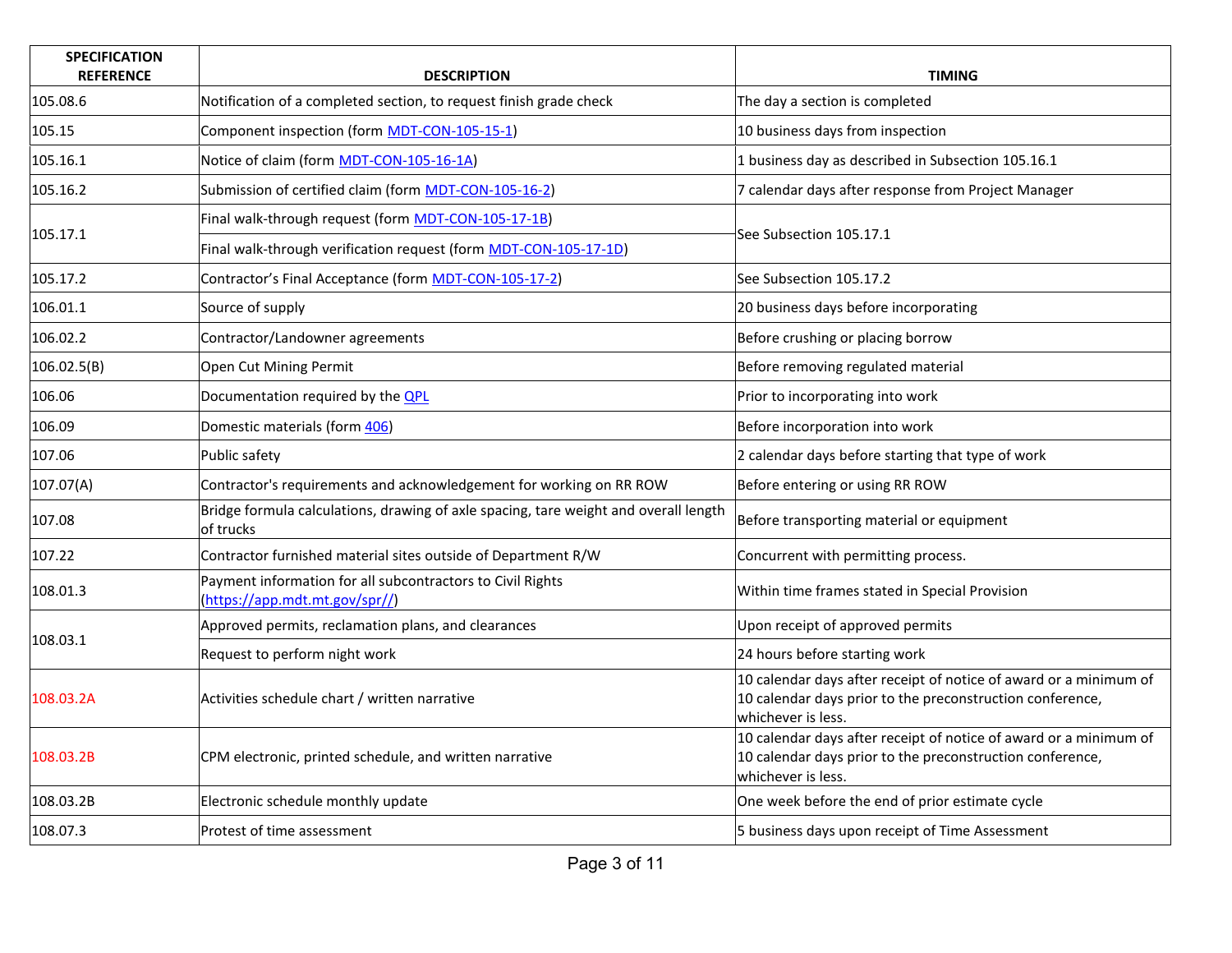| <b>SPECIFICATION</b><br><b>REFERENCE</b> | <b>DESCRIPTION</b>                                                                                                                                                                                     | <b>TIMING</b>                                                  |
|------------------------------------------|--------------------------------------------------------------------------------------------------------------------------------------------------------------------------------------------------------|----------------------------------------------------------------|
| 108.07.5                                 | Request for time extension                                                                                                                                                                             | 10 Business days from time of alleged delay                    |
| 108.07.6                                 | Request for delay compensation, daily records, reports, summaries                                                                                                                                      | 30 calendar days from time of alleged delay                    |
| 108.08                                   | Objections of the assessment of Liquidated Damages                                                                                                                                                     | Within 30 calendar days of receipt of Departments notification |
| 108.10.2                                 | Claim for termination costs                                                                                                                                                                            | 60 calendar days after termination date                        |
| 109.11                                   | Fuel price adjustments is optional, if participation is requested, submit the fuel price At the preconstruction conference or by Notice to Proceed Date,<br>adjustment worksheet (form MDT-CON-109-11) | whichever comes first                                          |
| 201.03.5                                 | Disposal location of non-salvageable treated timber                                                                                                                                                    |                                                                |
| 201.03.5(A)                              | Approval of burning pit locations within ROW                                                                                                                                                           | Upon request                                                   |
| 201.03.5(B)                              | Approval to incorporate non-hazardous solid material into the work                                                                                                                                     |                                                                |
| 202.03(B)                                | Removal or salvage of bridges                                                                                                                                                                          | 20 business days prior to removal                              |
|                                          | Certified laboratory test for field cured cylinders                                                                                                                                                    | After 10-day cure or 70% strength                              |
| 203.03.2(B)                              | Method to support structure / early embankment placement                                                                                                                                               | Before early placement                                         |
| 204.03.3                                 | Master Blasting Plan (form MDT-CON-204-03-3)                                                                                                                                                           | Min. 10 business days before test or production operations.    |
|                                          | Report of Blasting (form MDT-CON-204-03-3A)                                                                                                                                                            | Min. 10 business days before test or production operations.    |
| 204.03.3(A)                              | Individual Production Blast Plan for subsequent blasts                                                                                                                                                 | Min. 4 business days prior to planned blast day                |
|                                          | Safety Plan                                                                                                                                                                                            | Min. 10 business days before test or production operations.    |
| 204.03.3(B)                              | Blast log, explosive consumption, and loss report                                                                                                                                                      | Daily during blasting operations                               |
| 204.03.3(B)9(b)                          | Contact list                                                                                                                                                                                           | Min. 10 business days before test or production operations     |
| 204.03.5(C)                              | <b>Misfires</b>                                                                                                                                                                                        | Within 24 hours of blast                                       |
| 204.03.7(B)                              | Discrepancies                                                                                                                                                                                          | Submit with the Weekly Blasting Logs                           |
| 204.03.9(A)                              | <b>Drilling Logs</b>                                                                                                                                                                                   | Daily                                                          |
| 204.03.9(B)                              | <b>Blasting Logs</b>                                                                                                                                                                                   | Weekly                                                         |
| 204.03.10(A)                             | Pre-Blast Condition Survey                                                                                                                                                                             | Prior to the start of blasting operations                      |
| 204.03.10(B)                             | Post Blast Condition Survey                                                                                                                                                                            | Within 48 hours of completing the survey                       |
| 204.03.10(C)                             | <b>Vibration Control Monitoring</b>                                                                                                                                                                    | Min. 10 business days before test or production operations     |
| 206.03.3                                 | Detour bridge design and calculations                                                                                                                                                                  | 20 business days before constructing detour bridge             |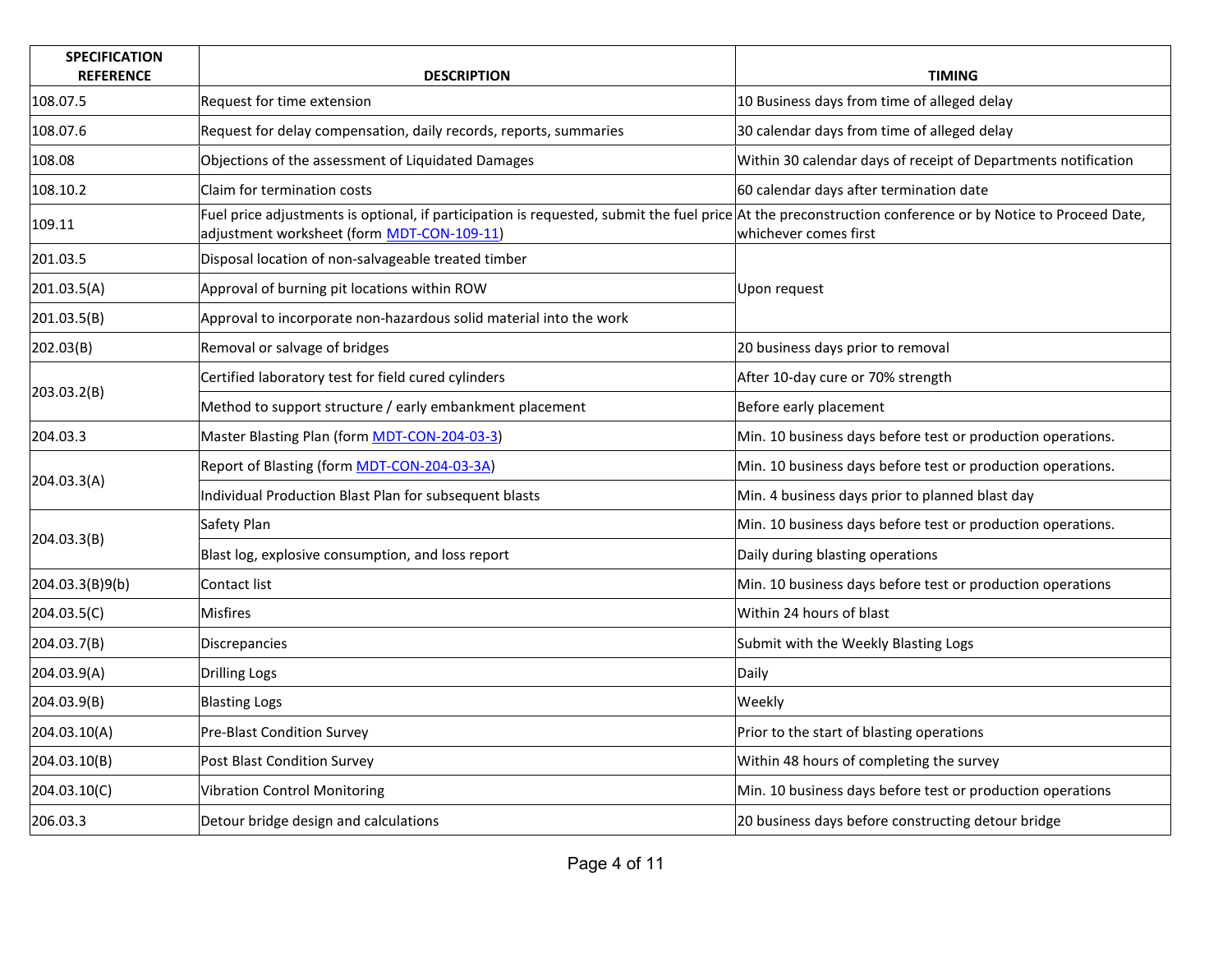| <b>SPECIFICATION</b><br><b>REFERENCE</b> | <b>DESCRIPTION</b>                                                                                                                    | <b>TIMING</b>                                                    |
|------------------------------------------|---------------------------------------------------------------------------------------------------------------------------------------|------------------------------------------------------------------|
| 207.03.6                                 | Foundation preparation, use of CLSM                                                                                                   | Min. 5 business prior to use                                     |
|                                          | Copies of approved environmental permits or authorizations                                                                            | Before starting work requiring permit                            |
| 208.01                                   | Correspondence to or from regulatory agencies                                                                                         | 7 calendar days of sending or receiving noncompliance            |
|                                          | Completed SWPPP inspection reports                                                                                                    | Per permit requirements                                          |
| 208.03.1(E)                              | Non-compliance reports (self-reporting) to DEQ                                                                                        | Within 7 calendar days of date of correspondence                 |
|                                          | signed NOI for the DEQ Stormwater Permit and NOI confirmation                                                                         |                                                                  |
|                                          | signed SWPPP for EPA Stormwater Permit and NOI confirmation                                                                           | 3 copies; Before earth disturbing activities                     |
| 208.03.1(F)                              | Erosion control plan                                                                                                                  | Before earth disturbing activities                               |
|                                          | Completed MPDES permit transfer package                                                                                               | 3 copies; Within 14 calendar days of receipt of DEQ notification |
| 208.03.2(C)                              | Bridge removal plans                                                                                                                  | 45 calendar days before removal                                  |
|                                          | Completed contractor's borrow source worksheet when the project involves<br>a U.S. Army Corps of Engineers Nationwide Permit.         | Before placing borrow                                            |
| 208.03.3 (E)                             | Montana DEQ for Clean Water Act Section 401 Certification, when project<br>Involves a U.S. Army Corps of Engineers Nationwide Permit. | Concurrent with submittal to DEQ                                 |
|                                          | 404 Permit                                                                                                                            | 3 copies; 60 calendar days before starting regulated work        |
| 208.03.3(G)                              | <b>SPA 124</b>                                                                                                                        | 3 copies; 60 calendar days before starting regulated work        |
| 208.03.3(1)                              | <b>Tribal Water Quality Permit</b>                                                                                                    | 3 copies; 60 calendar days before starting regulated work        |
|                                          | Drawings and calculations for cofferdam and dewatering                                                                                | 20 business days before start of cofferdam work                  |
| 209.03.3                                 | Request to increase seal depth                                                                                                        | Before starting work                                             |
| 209.03.5                                 | Footing rod soundings                                                                                                                 | Upon request                                                     |
| 301.03.7                                 | Traffic gravel- use of millings                                                                                                       |                                                                  |
| 301.03.8                                 | Aggregate treatment                                                                                                                   | Before starting placement                                        |
| 304.02.5                                 | CTB mix design                                                                                                                        | 10 business days before starting production                      |
| 401.02.4                                 | <b>Additives for Warm mix</b>                                                                                                         | 20 business days before warm mix production                      |
| 401.03                                   | Job mix targets (form MDT-CON-401-03)                                                                                                 | Prior to 2000 tons production of plant mix,                      |
| 401.03.1                                 | Plant mix design                                                                                                                      | Min. 30 calendar days prior to production                        |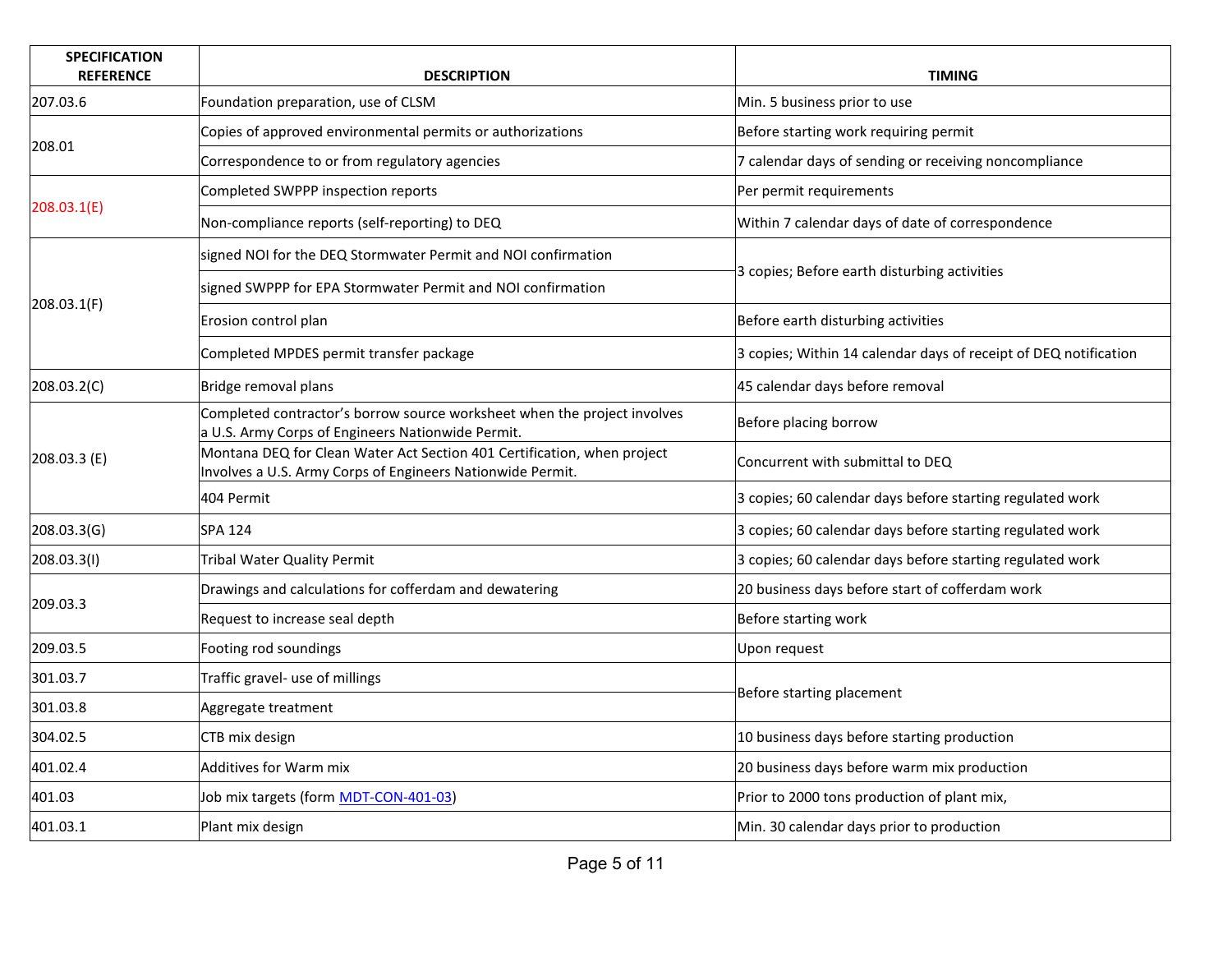| <b>SPECIFICATION</b><br><b>REFERENCE</b> | <b>DESCRIPTION</b>                                                                                                 | <b>TIMING</b>                                        |
|------------------------------------------|--------------------------------------------------------------------------------------------------------------------|------------------------------------------------------|
| 401.03.8                                 | Approve weighing equipment                                                                                         | Upon request                                         |
| 401.03.10                                | use of EPA-UOF, certified test results                                                                             | Per load delivered to the project                    |
| 401.03.12                                | Calibration Checks with asphalt specific gravity test report                                                       | During calibration                                   |
| 401.03.13                                | Print of permanent record - submitted daily                                                                        | Daily                                                |
| 401.03.18                                | Approval to pave between November 1st and April 15th                                                               | Before paving after November 1st                     |
| 402.03.5                                 | Acceptance of bituminous materials, bill of lading                                                                 | Upon receipt of shipment                             |
| 402.03.6                                 | Temperature viscosity of each asphalt used on project                                                              | Before starting production                           |
| 402.03.8                                 | Notification of change to PGAB components                                                                          | Before making changes                                |
| 402.03.8(A)                              | PGAB shipping, handling & storage requirements                                                                     | Before delivery                                      |
| 403.03.1                                 | Blotter Material - type and application rate                                                                       | 10 calendar days before starting operations          |
| 409.01.1                                 | Notification of seal coat work prior to July 4 and from August 21 <sup>st</sup> through August<br>31 <sup>st</sup> | Before starting work                                 |
| 409.02.1                                 | Compatibility tests for each aggregate source                                                                      | Before starting, for information only                |
| 409.03.2                                 | Application rates, conditions, and changes                                                                         | Before starting, for information only                |
| 409.03.8                                 | Detailed repair plan                                                                                               | 14 calendar days of notification of required repairs |
| 501.03.2                                 | Pre Paving Conference agenda items                                                                                 | 72 hours before paving starts                        |
| 501.03.8                                 | Curing Plan                                                                                                        | Submit at Pre Paving Conference                      |
| 501.03.10(C)                             | Joint Construction Plan                                                                                            | When required                                        |
| 501.03.10(D)                             | Alternate Joint Layout                                                                                             | 15 business days before start of paving              |
| 501.03.18                                | Accelerated paving techniques                                                                                      | 7 calendar days before use                           |
| 551.03.2(A)                              | Proposed concrete mix design (form MDT-MAT-008)                                                                    | 15 business days before use                          |
| 551.03.2(C)                              | Batching sequence for deck and overlay class concrete                                                              | Submit with mix design                               |
| 551.03.2(F)                              | CLSM mix design                                                                                                    | 14 calendar days before start of production          |
| 551.03.2(K)                              | Lean Concrete material proportioning                                                                               | 7 calendar days before use                           |
| 551.03.3(A)                              | <b>Quality Control</b>                                                                                             | Upon request                                         |
| 551.03.6(A)                              | Hot weather concrete plan                                                                                          | 15 calendar days prior to placement                  |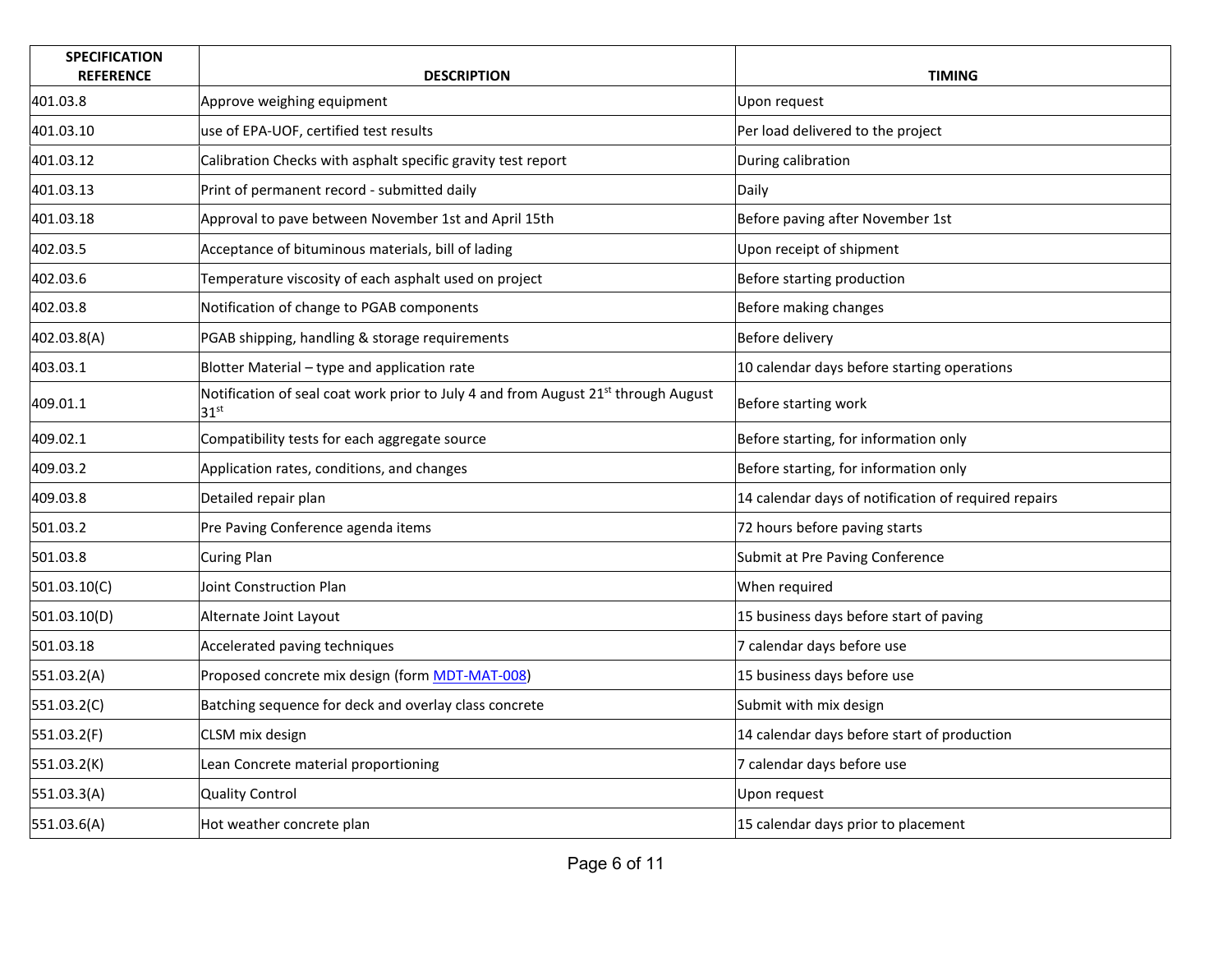| <b>SPECIFICATION</b><br><b>REFERENCE</b> | <b>DESCRIPTION</b>                                                  | <b>TIMING</b>                                             |
|------------------------------------------|---------------------------------------------------------------------|-----------------------------------------------------------|
| 551.03.6(B)                              | Cold weather concrete plan                                          | 15 calendar days prior to placement                       |
| 551.03.7                                 | Alternate curing methods                                            | Before start of production                                |
| 551.03.8(C)(4)                           | Concrete-small quantities - batch proportion sheet                  | Before start of production                                |
| 552.03.11(B)7                            | Proposed overlay methods                                            | Before use                                                |
| 552.03.12                                | <b>Expansion and Contraction Joints</b>                             | 20 business days prior to beginning fabrication           |
| 552.03.13                                | Non shrink/epoxy grout                                              | Before use                                                |
| 552.03.19                                | Bridge deck crack sealing submittals                                | Before starting work                                      |
| 553.02.2                                 | Reinforcing steel substitutions                                     | Before starting production                                |
| 553.02.4                                 | Certified copy of typical load - elongation curves                  | Before starting production                                |
| 553.03.1                                 | Fabrication plant certification for pre-stressed concrete members   | Min. 20 business days prior to production                 |
| 553.03.1                                 | Approval to change pre-stressing details                            |                                                           |
| 553.03.2                                 | Fabrication drawings and design                                     |                                                           |
| 553.03.3                                 | Submit concrete mix design for girders                              | Refer to Subsection 105.02                                |
|                                          | Alternate pre-tensioning initial loading proposals                  |                                                           |
| 553.03.7                                 | <b>Elongation calculations</b>                                      | Before starting production                                |
| 553.03.8(C)                              | Method of tensioning draped strands                                 | Refer to Subsection 105.02                                |
| 553.03.9(A)1                             | Concrete batch sheets                                               | Before starting production                                |
| 553.03.12                                | Post tensioning records                                             | During production                                         |
| 554.03.1                                 | Fabrication drawings and Design - Precast Concrete - Box Culverts   | Refer to Subsection 105.02                                |
| 554.03.2                                 | Proposed mix design                                                 | Before starting fabrication. Refer to Subsection 551.03.2 |
| 554.03.6                                 | Procedure for curing by other methods                               | Before use                                                |
| 555.03.2                                 | Special fabrication or bends exceeding 90 degrees for #14S and #18S | Before fabrication (See Subsection 106.09)                |
| 555.03.3                                 | Request to weld reinforcing steel                                   | Before starting placement                                 |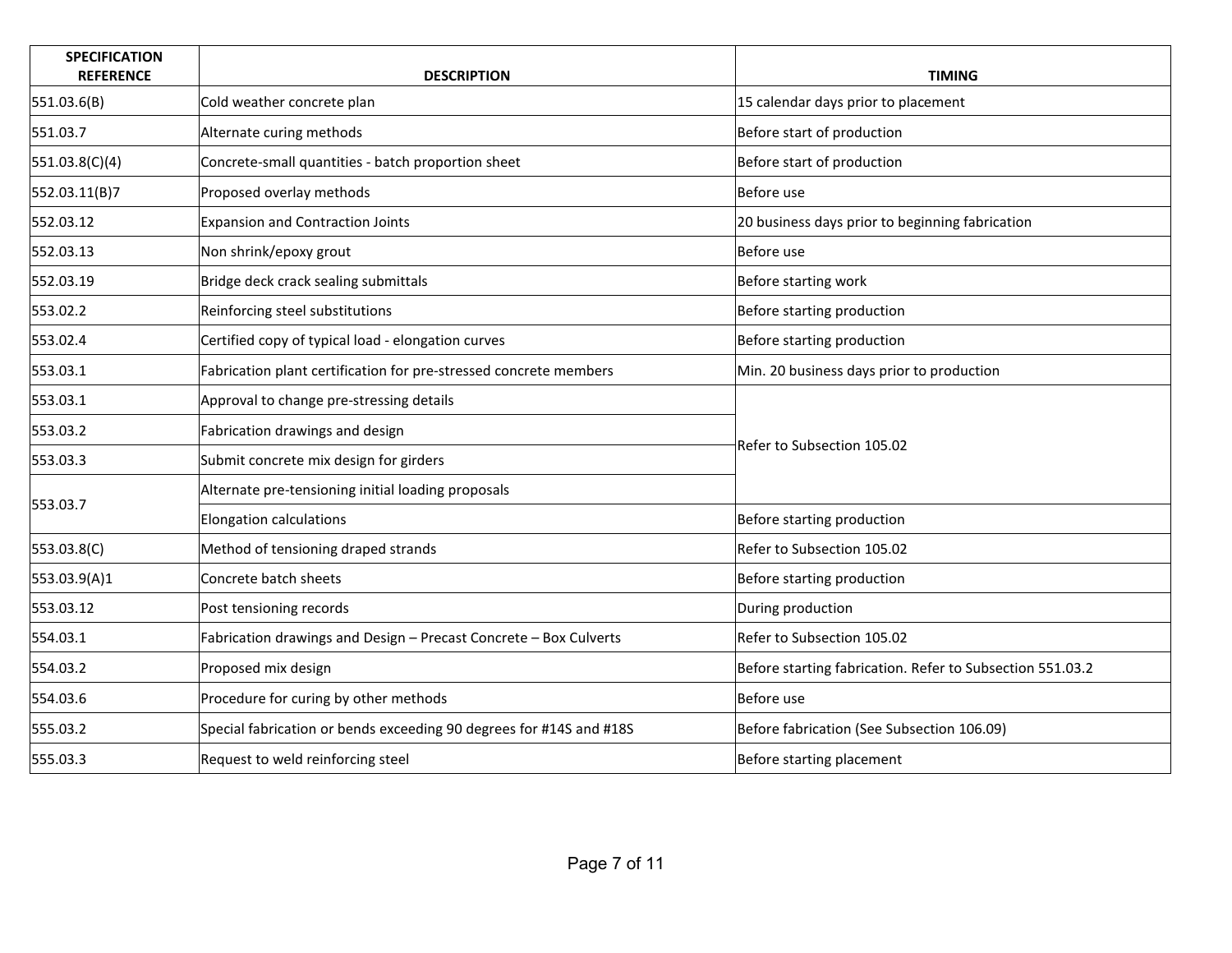| <b>SPECIFICATION</b><br><b>REFERENCE</b> | <b>DESCRIPTION</b>                                          | <b>TIMING</b>                                            |
|------------------------------------------|-------------------------------------------------------------|----------------------------------------------------------|
|                                          | Shipping invoice                                            |                                                          |
|                                          | Certified mill test reports                                 |                                                          |
| 555.03.5                                 | Fabricator certification statement for mill tests           | Each shipment & before placement (See Subsection 106.09) |
|                                          | Certificate of compliance for epoxy coating                 |                                                          |
| 556.03.1                                 | Modifications to quality assurance and control program      | 20 business days prior to beginning fabrication          |
| 556.03.2                                 | Fabrication drawings for steel structures                   | Refer to Subsection 105.02                               |
| 556.03.2(B)                              | Certificate of compliance, for all bolts, nuts, and washers |                                                          |
| 556.03.3(4)                              | Mill test reports                                           | Before placement into work (See Subsection 106.09)       |
| 556.03.5                                 | Quality control plan                                        | 20 business days prior to fabrication                    |
| 556.03.8(B)(1)                           | Pre-installation verification                               | Before placement into work                               |
| 556.03.12                                | Erection diagram                                            | Each shipment                                            |
| 556.03.14                                | Steel erection plan                                         | 14 calendar days prior to construction of superstructure |
| 556.03.15                                | Falsework plans                                             |                                                          |
| 557.03.1                                 | Fabrication drawing for steel bridge railing                | Refer to Subsection 105.02                               |
| 558.03.1                                 | Drilled shaft ASC and WN                                    | 20 business days before start of drilling                |
| 558.03.7                                 | Field welding permanent casing                              | 20 business days prior to welding                        |
| 558.03.9                                 | Obstruction removal                                         | Within 2 business days of encountering obstruction       |
| 558.03.13                                | Concrete placement record                                   | After completion of the pour                             |
| 558.03.15(B)                             | Drilled shaft corrective action                             | 14 calendar days after notification                      |
| 559.02.1                                 | Mill tests for steel piles                                  | Each shipment & before driving (See Subsection 106.09)   |
| 559.03.1(A)                              | Hammer manufacturers chart                                  | 20 business days before driving                          |
|                                          | Calibrated chart                                            | 14 calendar days before use                              |
|                                          | Wave equation analysis                                      |                                                          |
| 559.03.2                                 | Pile driving equipment (form MDT-CON-559-03-2)              | 20 business days before driving                          |
| 559.03.3(B)(1)                           | Plans for proposed loading system                           | 20 business days before test                             |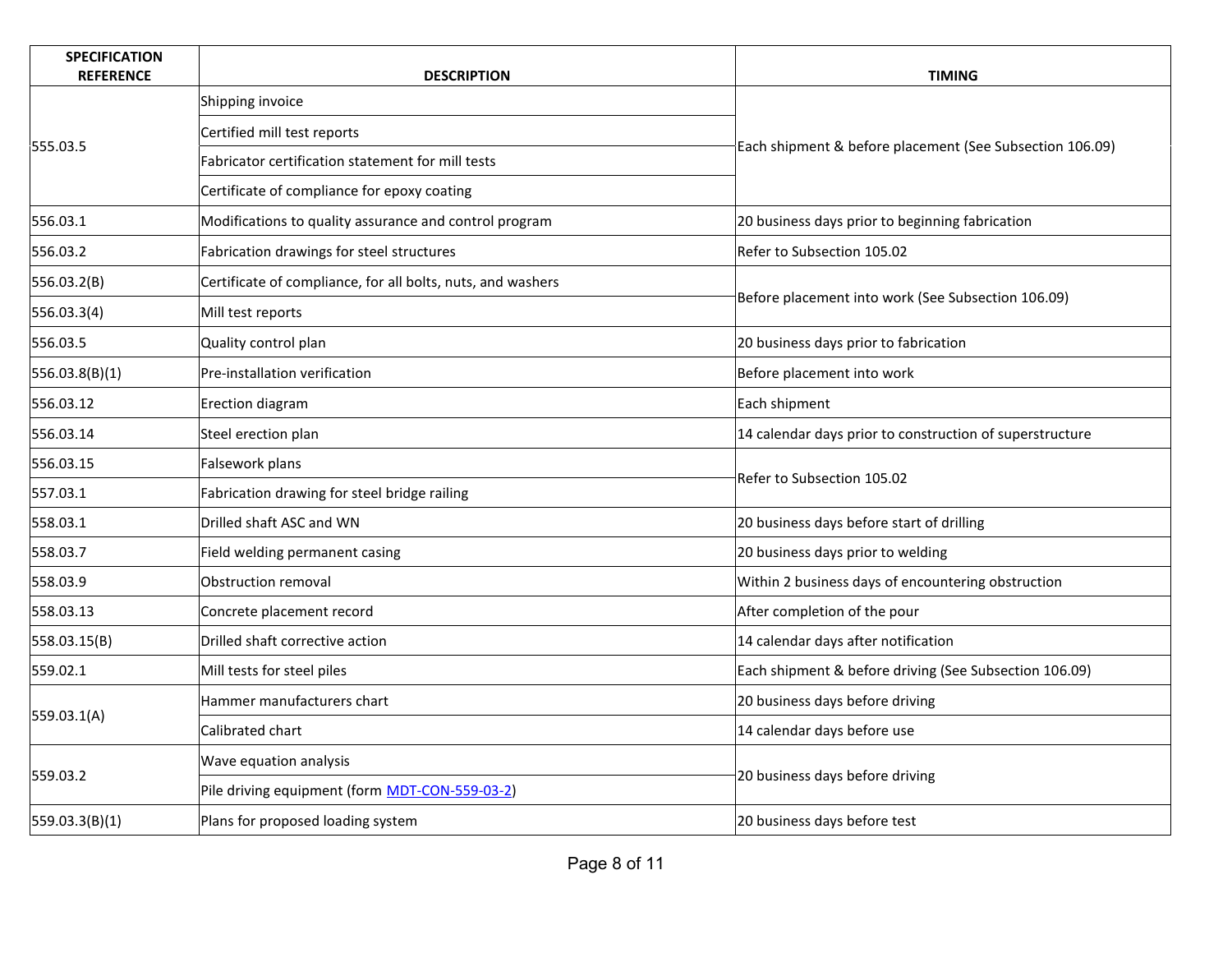| <b>SPECIFICATION</b><br><b>REFERENCE</b> | <b>DESCRIPTION</b>                                                                                | <b>TIMING</b>                                        |
|------------------------------------------|---------------------------------------------------------------------------------------------------|------------------------------------------------------|
|                                          | Pile specialty consultant resume (Dynamic Load testing)                                           | 20 business days before load testing                 |
| 559.03.3(B)(2)                           | Graph and report                                                                                  | Within 48 hours of completion of test                |
| 559.03.4                                 | Plan for correcting pile out of alignment                                                         | Within 2 working days after driving                  |
| 561.03.1                                 | Bridge deck milling plan                                                                          | 14 calendar days before starting work                |
| 561.03.3                                 | Hydrodemolition records and settings                                                              | Prior to beginning work                              |
| 562.03.1                                 | Bridge deck repair requirements                                                                   | 14 calendar days before starting work                |
| 562.03.6(A)                              | Description for sequence and equipment for repair concrete                                        |                                                      |
| 563.03.1                                 | Modified concrete overlay submittals                                                              | 10 business days before concrete placement           |
| 564.03                                   | Corrective action - tolerances                                                                    | Before proceeding after deficiency is found          |
| 565.03.1                                 | Bearing devices shop drawings                                                                     | 20 business days before fabrication                  |
| 605.03.1                                 | <b>Fabrication submittals</b>                                                                     | 10 business days before casting members              |
| 606.03.1                                 | Manufacture's installation instruction for guardrail terminal sections and impact<br>attenuators. | 15 calendar days prior to installation, if requested |
|                                          | Submit form MDT-CON-606-03                                                                        | Prior to installing items (See Subsection 106.09)    |
| 611.02.4                                 | Fabrication drawings for cattle guards                                                            | 20 business days before fabrication                  |
| 612.02                                   | Product data sheets                                                                               | 20 business days before starting work                |
| 612.03.1(A)                              | Description of coating system                                                                     |                                                      |
| 616.03.1                                 | CLSM mix design for trenching                                                                     | 14 calendar days before start of production          |
| 617.03.2                                 | <b>Equipment list and drawings</b>                                                                | 20 business days before beginning work               |
| 617.03.17                                | Accessible pedestrian signals, voice message detail sheet                                         | Submit with electrical submittals                    |
| 618.03.2 $(B)$                           | Traffic control updates                                                                           | As described in Subsection 618.03.2 B                |
| 618.03.6                                 | Request for access break approval (form MDT-CON-618-03-6)                                         | Before starting work                                 |
| 618.03.13                                | Contractor's proposed speed limits (if different than Table 618-5)                                | 5 calendar days before installation                  |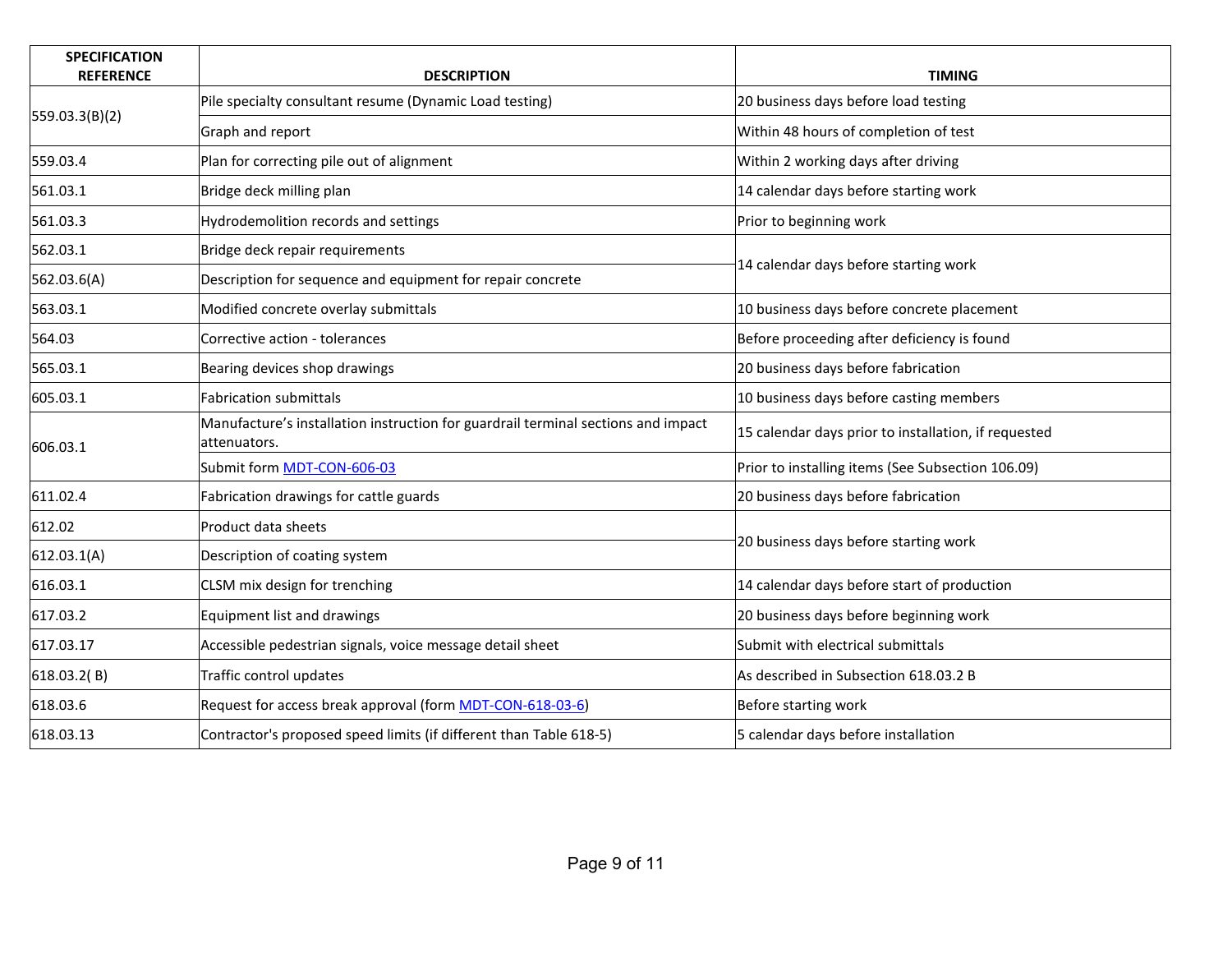| <b>SPECIFICATION</b><br><b>REFERENCE</b> | <b>DESCRIPTION</b>                                                                                                                                                              | <b>TIMING</b>                        |
|------------------------------------------|---------------------------------------------------------------------------------------------------------------------------------------------------------------------------------|--------------------------------------|
|                                          | Shop drawings / weld procedures/design calculations for, sign bridges, overhead<br>cantilever sign structures, and overhead sign structural components and mounting<br>hardware | Refer to Subsection 105.02           |
| 619.03.2                                 | Manufacturers installation instructions for square tubular signposts                                                                                                            | 15 calendar days before installation |
|                                          | Weld procedures, every 6 months or whenever changed or modified                                                                                                                 | Upon request                         |
| 619.03.3                                 | Manufacturer's installation instructions                                                                                                                                        | 15 calendar days before installation |
| 620.03.1                                 | Manufacturer's material certifications                                                                                                                                          |                                      |
| 620.03.3                                 | Calibration certification                                                                                                                                                       | Before application                   |
| 620.03.7(A)                              | Manufacturer's instructions                                                                                                                                                     | 24 hours before application          |
| 620.03.10                                | Proposed method for pavement marking removal                                                                                                                                    | 10 calendar days before use          |
| 622.02.2                                 | Geotextile information                                                                                                                                                          | Before Installation                  |
| 622.02.4                                 | Manufacturer's certificate of compliance                                                                                                                                        | Upon arrival on the project          |
| 622.03.1                                 | Seam assembly description                                                                                                                                                       | With sample, before installation     |
| 623.02                                   | NCHRP 350 or MASH compliant support certification                                                                                                                               | Before installation                  |
| 624.03.3                                 | Welding certification                                                                                                                                                           | 20 business days before welding      |
| 701.11                                   | Glass cullet certification                                                                                                                                                      | Upon request                         |
| 704.01.10(C)                             | Manufacturer's certification                                                                                                                                                    | Each shipment, before application    |
| 707.03.2                                 | Manufacturer's certification for rubber waterstops                                                                                                                              | Upon request                         |
| 707.03.3                                 | Manufacturer's certification                                                                                                                                                    | Each shipment, before application    |
| 709.02                                   | Water tightness test method                                                                                                                                                     | Before testing                       |
| 709.03                                   | Supplier's itemized statement of plate sizes                                                                                                                                    | Each shipment, before installation   |
| 710.02                                   | Manufacturer's MSDS                                                                                                                                                             | Before applying                      |
| 710.03                                   | Manufacturer's certification for powder coating                                                                                                                                 |                                      |
| 711.15                                   | Manufacturer's certification for preformed joint seal                                                                                                                           |                                      |
| 711.16                                   | Manufacturer's certification for fiber reinforced pads                                                                                                                          | Before installation                  |
| 711.18                                   | Mechanical rebar connectors product data sheet                                                                                                                                  |                                      |